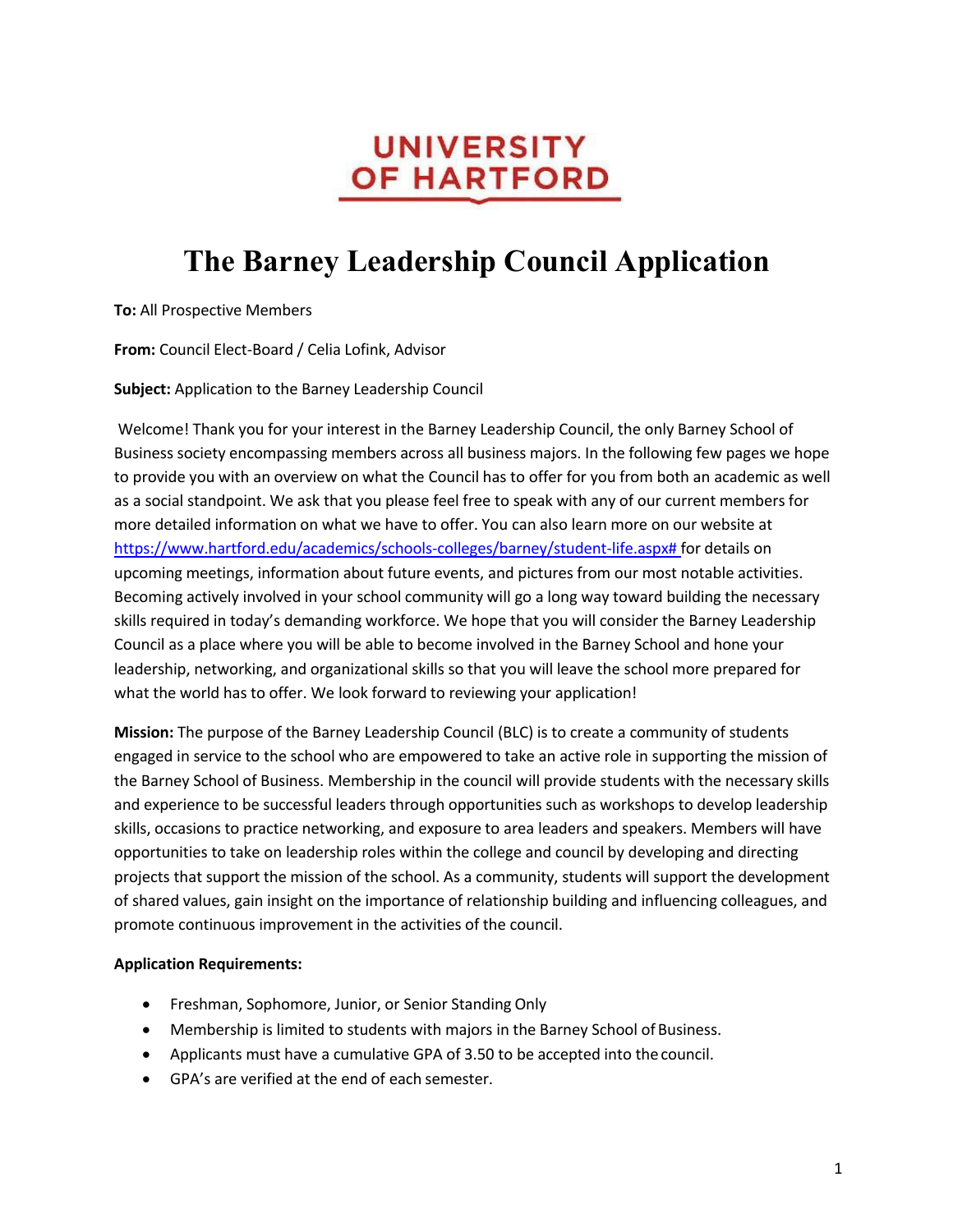- A member with a GPA dropping below 3.25 is removed from the council. Students may reapply for membership when their GPA meets the minimum standards.
- By applying and accepting membership into the BLC, members agree to uphold the purpose and mission of the council (specified above), actively participate in council meetings and activities, and contribute to the overall development of the council and its members.

**How to Apply:** Does the above information sound like something you want to be a part of? Do you meet the membership requirements specified above? If so, simply follow the proceeding steps to submit an application:

1. Read the above and attached supplemental information thoroughly! We ask that you have a full understanding of the council and our mission before applying. Please note that you are expected to be able and willing to commit your time to work toward fulfilling our mission. Failing to meet the requirements will result in prompt revocation of your membership.

2. Complete the enclosed application *as neatly as possible*! Please note that all open-ended questions should be submitted in typed format.

3. **Recommended** - Submit your completed application via email to tolli@hartford.edu in either word or PDF no later than **Friday April 22nd** by 11:59pm

OR

–Dr. Celia Lofink's office (Auerbach 307) no later than **Friday April 22nd** by 11:59pm

4. After review of your application by our Elect-Board, if your application is accepted, an interview time will be arranged via E-Mail. We will notify you to schedule an interview and will know your status by the end of the semester.

*Please Note the Following:*

- *All correspondence will be conducted through E-Mail. Please monitor the account provided on your application for further requirements.*
- *Applications will be accepted until April 22, 2022 and will be reviewed within the week.*
- *Incomplete applications will not be reviewed.*
- *Applications and interviews are only reviewed and conducted once a semester. If accepted at the end of the semester, your membership will start upon our first meeting in the beginning of the following semester.*
- *Please keep in mind that the Barney Leadership Council requires club payment dues each year.*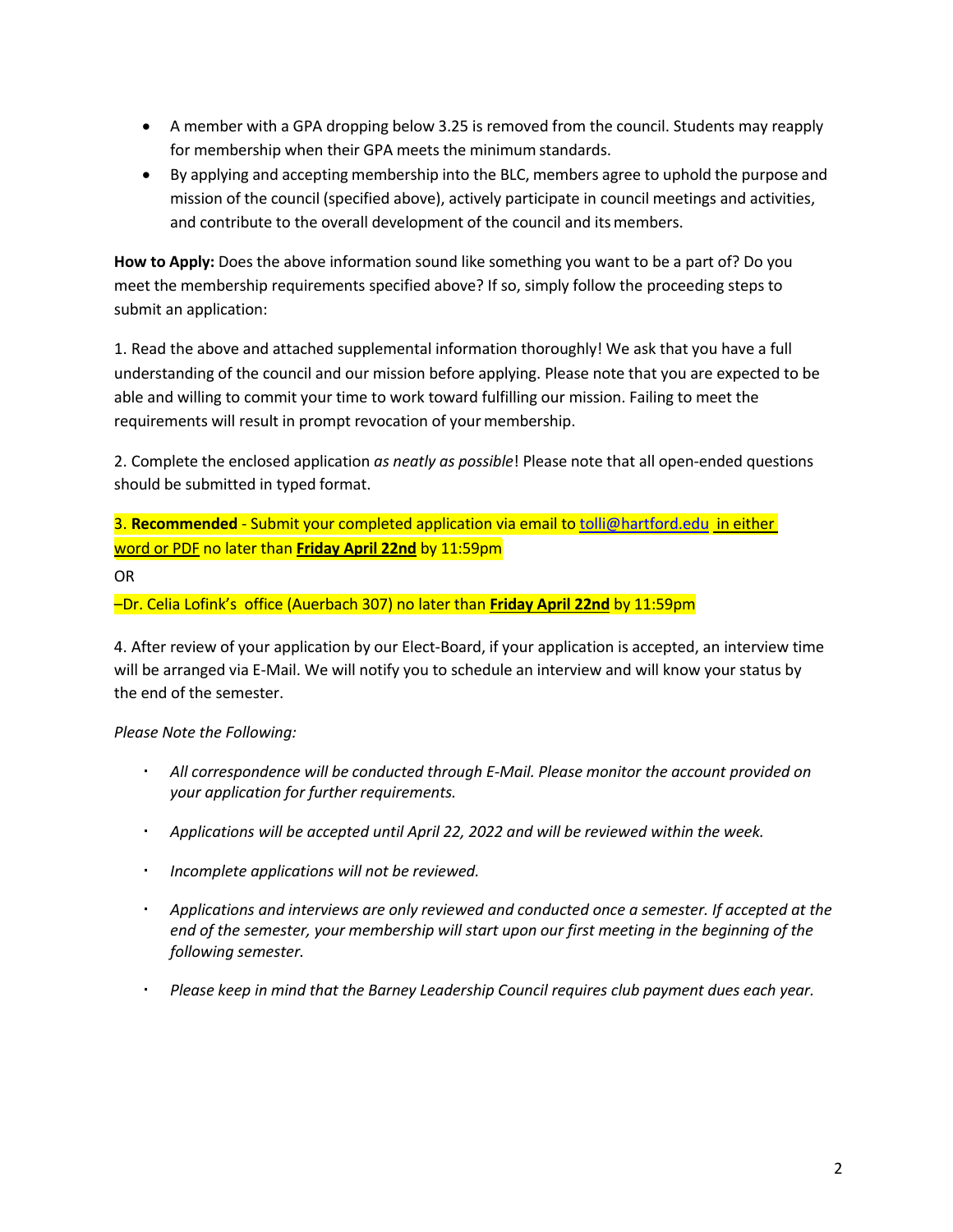## Membership Application Fall 2022

#### **STUDENT INFORMATION**

| Date:                |                               |
|----------------------|-------------------------------|
| <b>Student Name:</b> | Student ID#:                  |
| Email:               | <b>Phone Number #:</b>        |
| Major#:              | <b>Minor (If Applicable):</b> |

#### **Current Year Status (check or highlight):**

❑ Freshman ❑ Sophomore ❑ Junior ❑Senior

#### **Shirt Size:**

❑ Small ❑ Medium ❑ Large ❑Extra Large

#### **ACADEMIC REQUIREMENTS: (Minimum 3.50 Cumulative GPA)**

**Cumulative GPA:** *\*Will be checked by the administration. If student is a Freshman, please indicate anticipated GPA.*

List any previous Leadership experiences and provide a brief discussion explaining your role and involvement. Experiences are not limited to on campus/college-based activities. (Please limit your response to the most significant three).

| <b>Leadership Experience:</b> | <b>Role/Involvement:</b> |
|-------------------------------|--------------------------|
|                               |                          |
|                               |                          |
|                               |                          |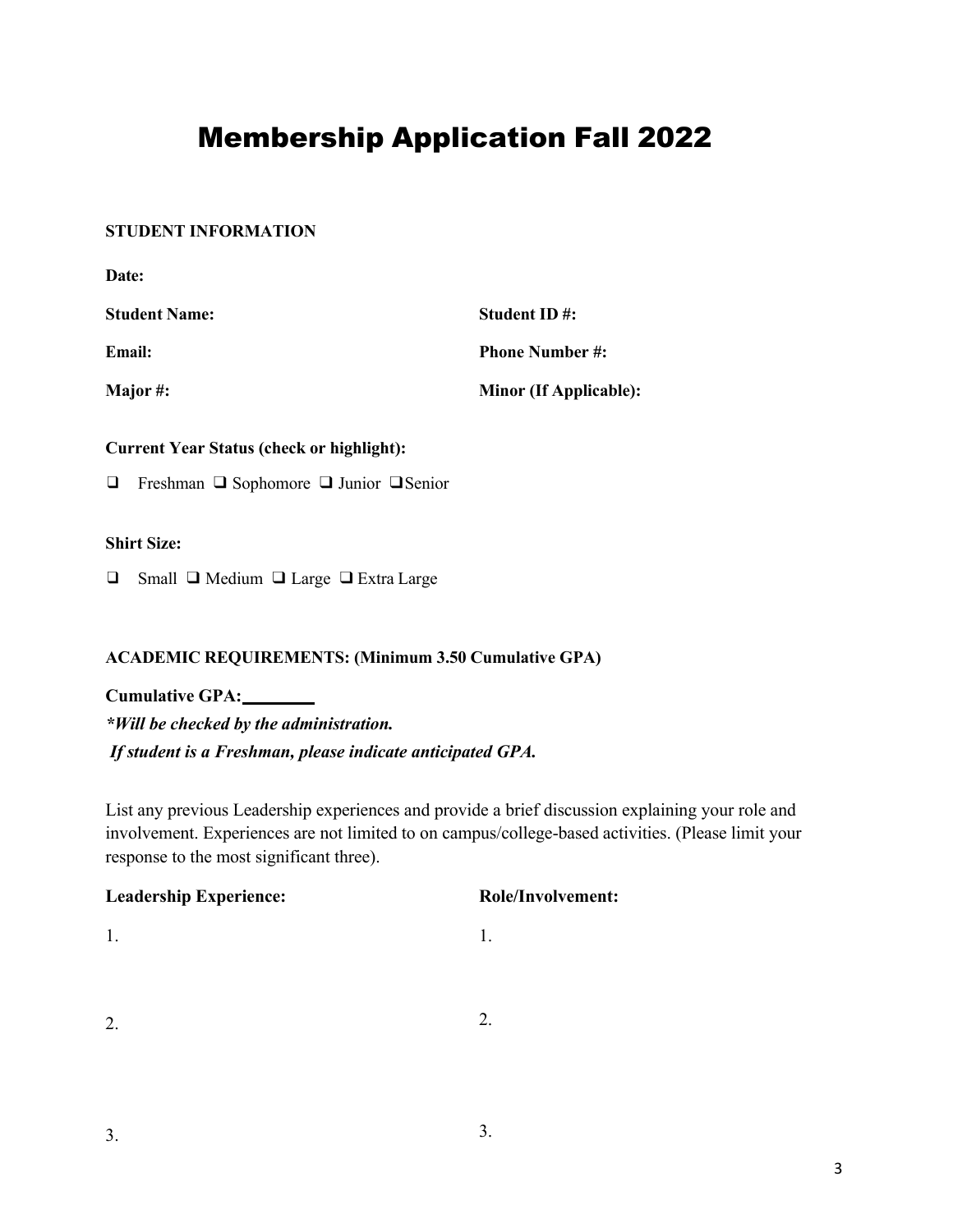### **DETAIL QUESTIONS: (Be specific,** *attach additional paper if necessary***)**

List any clubs or activities in which you are involved in on/off campus, and briefly describe and explain your role and involvement (Please limit your response to the most significant three).

| <b>Activity/Club:</b> | Role/Involvement: |
|-----------------------|-------------------|
| 1.                    | 1.                |
|                       |                   |
|                       |                   |
| 2.                    | 2.                |
|                       |                   |
|                       |                   |
| 3.                    | 3.                |
|                       |                   |

### **GENERAL QUESTIONS:**

| Hobbies: (Minimum one) | Interests: (Minimum one) |
|------------------------|--------------------------|
| 1.                     | 1.                       |
|                        |                          |
|                        |                          |
| 2.                     | 2.                       |
|                        |                          |
| 3.                     | 3.                       |